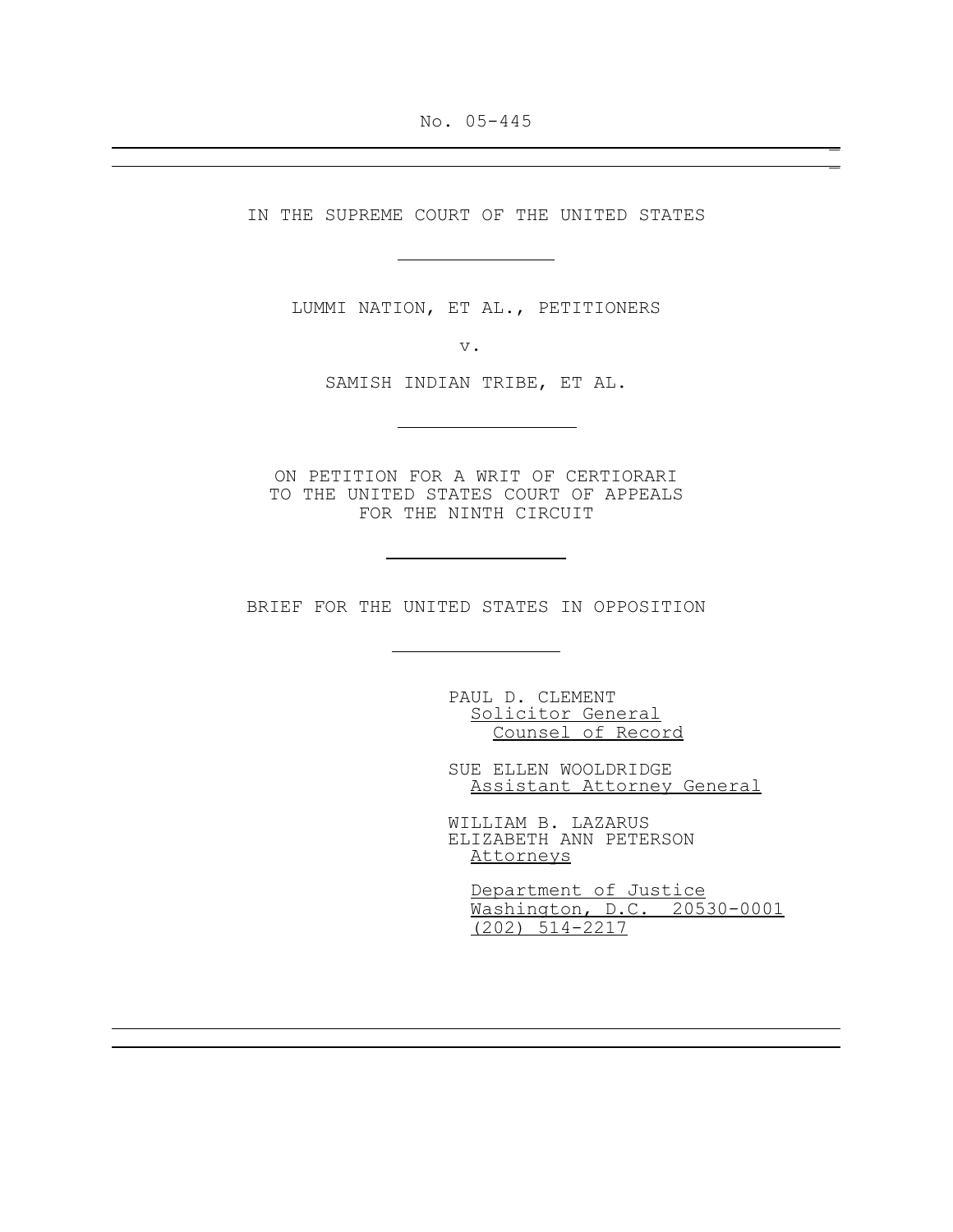# QUESTIONS PRESENTED

1. Whether federal recognition of the Samish Tribe was an extraordinary circumstance pursuant to Federal Rule of Civil Procedure 60(b)(6) warranting reopening of a 20-year-old judgment holding that the Samish Tribe was not the successor in interest to a signatory of the Treaty of Point Elliot.

2. Whether the court of appeals' determination that federal recognition of the Samish Tribe warrants reopening of the previous judgment had the effect of denying due process to the Tribes whose treaty rights would be adversely affected by a reversal of the prior determination that the Samish Tribe is not the successor to a treaty Tribe.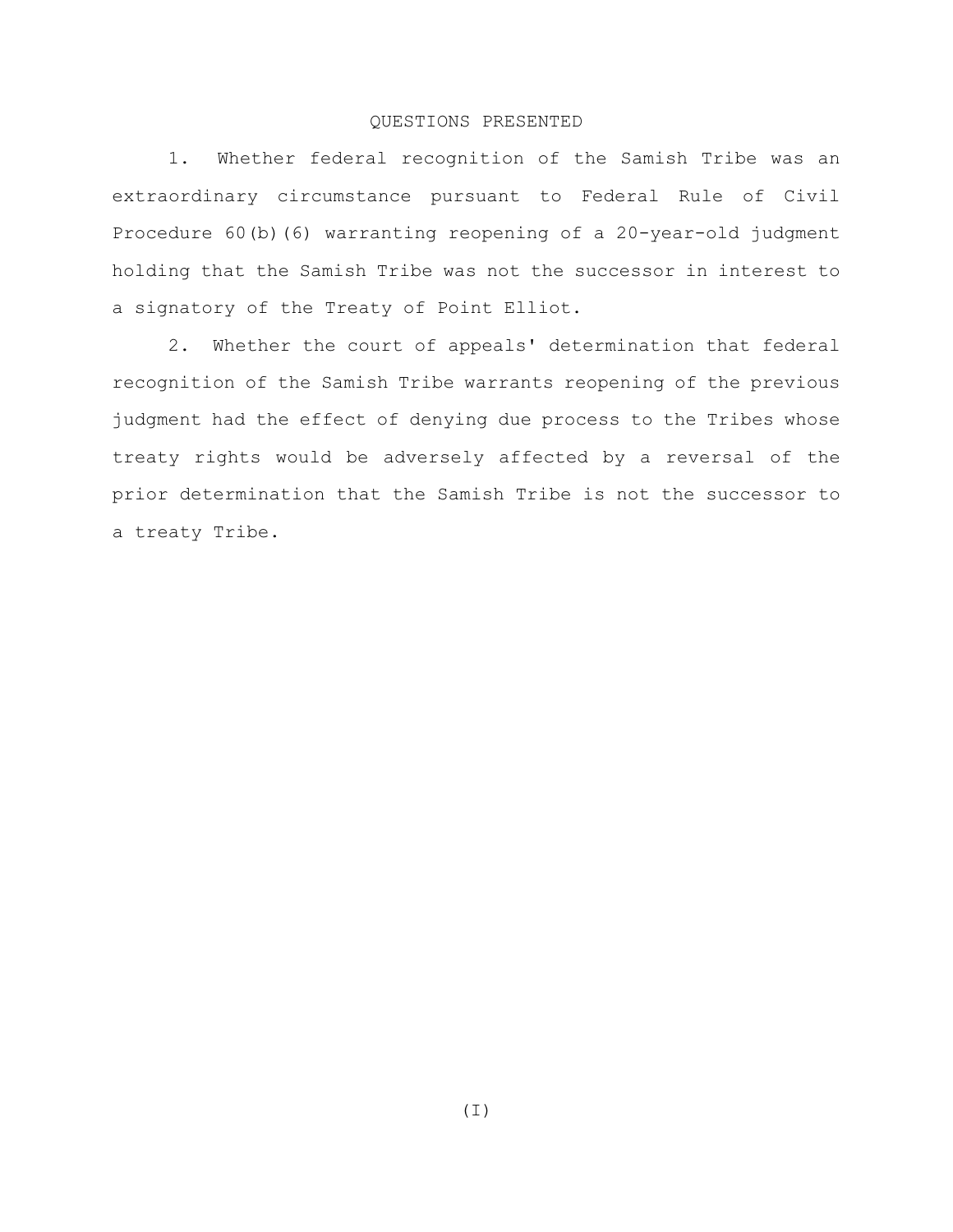IN THE SUPREME COURT OF THE UNITED STATES

 $\overline{a}$ 

J.

05-445

LUMMI NATION, ET AL., PETITIONERS

v.

SAMISH INDIAN TRIBE, ET AL.

ON PETITION FOR A WRIT OF CERTIORARI TO THE UNITED STATES COURT OF APPEALS FOR THE NINTH CIRCUIT J.

BRIEF FOR THE UNITED STATES IN OPPOSITION

## OPINIONS BELOW

The opinion of the court of appeals (Pet. App. 1a-41a) is reported at 394 F.3d 1152. The order of the district court (Pet. App. 47a-66a) is unreported.

### JURISDICTION

The decision of the court of appeals was entered on January 6, 2005. A petition for rehearing was denied on June 6, 2005 (Pet. App. 67a-68a). On August 17, 2005, Justice O'Connor extended the time within which to file a petition for a writ of certiorari to and including October 3, 2005, and the petition was filed on that date. The jurisdiction of this Court is invoked under 28 U.S.C. 1254(1).

#### STATEMENT

1. The Samish Tribe is a group that believes itself to be a successor in interest to one of the Tribes with which the United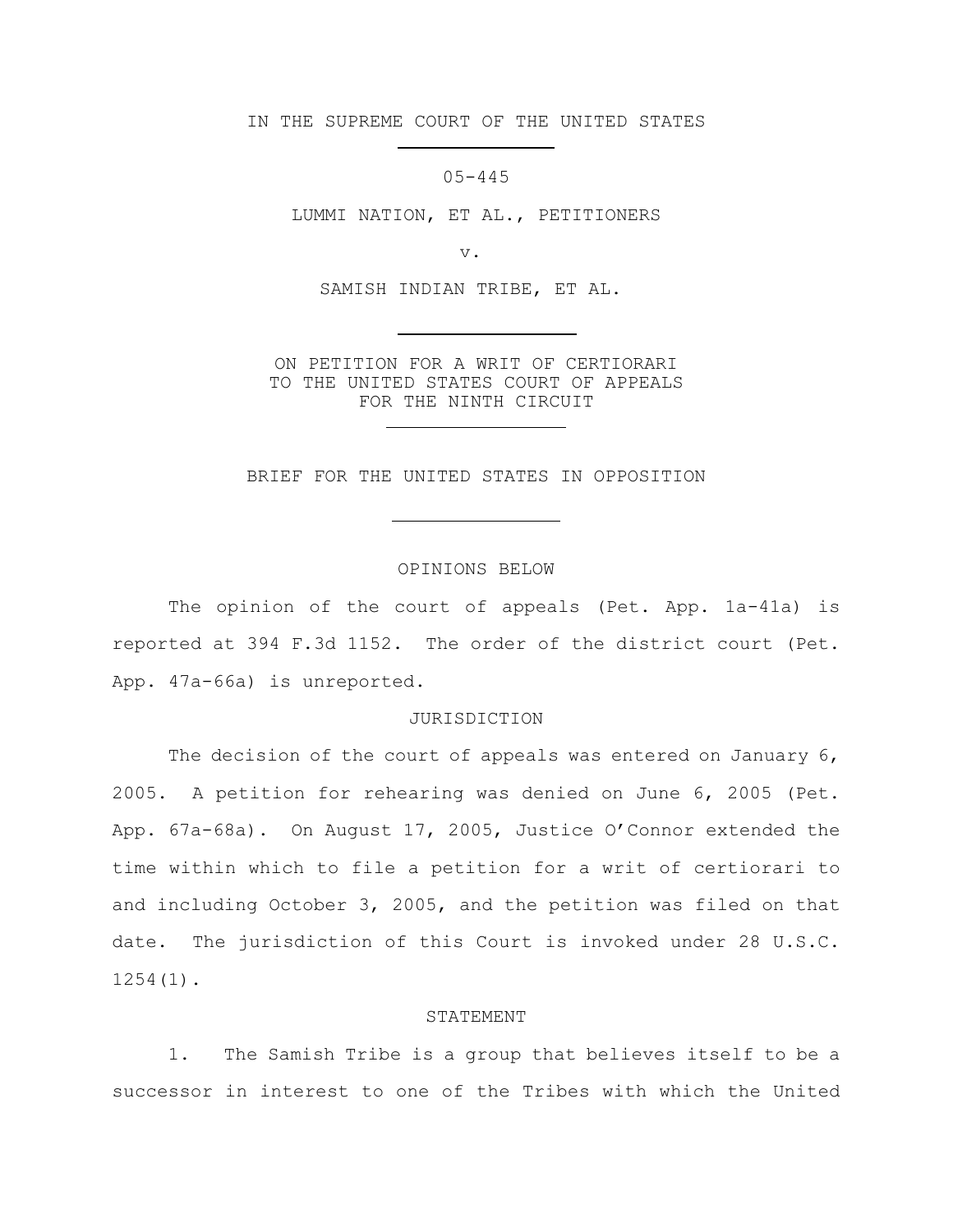States negotiated the Treaty of Point Elliott, Jan. 22, 1855, 12 Stat. 927. That treaty is one of several treaties negotiated with the Indians of the Pacific Northwest by Washington territorial governor Isaac Stevens (Stevens Treaties). In the Stevens Treaties, the United States secured the cession of the majority of the Indians' vast territory by agreeing that the signatory Tribes would reserve, in addition to portions of their territory, their right to fish outside their reserved lands. See Washington v. Washington State Commercial Passenger Fishing Vessel, 443 U.S. 658, 661-662, 666-667 (1979). The 1974 judgment in United States v. Washington, 384 F. Supp. 312 (W.D. Wash. 1974), aff'd, 520 F.2d 676 (9th Cir. 1975), cert. denied, 423 U.S. 1086 (1976) (Washington I), allocates fishing rights among successor Tribes to the signatories of the Stevens Treaties who were then residing in what is now the State of Washington.

2. Following the judgment in Washington I, the Samish and various other Indian groups sought unsuccessfully to intervene in the litigation. The district court denied intervention on the ground that only federally recognized Tribes could exercise treaty fishing rights. See United States v. Washington, 476 F. Supp. 1101 (W.D. Wash. 1979), aff'd, 641 F.2d 1368, 1371 (9th Cir. 1981), cert. denied, 454 U.S. 1143 (1982) (Washington II). The Samish Tribe was not federally recognized at that time.

The court of appeals affirmed the denial of Samish's motion to intervene, although it rejected the district court's reasoning. The court of appeals reasoned that "[n]onrecognition of the tribe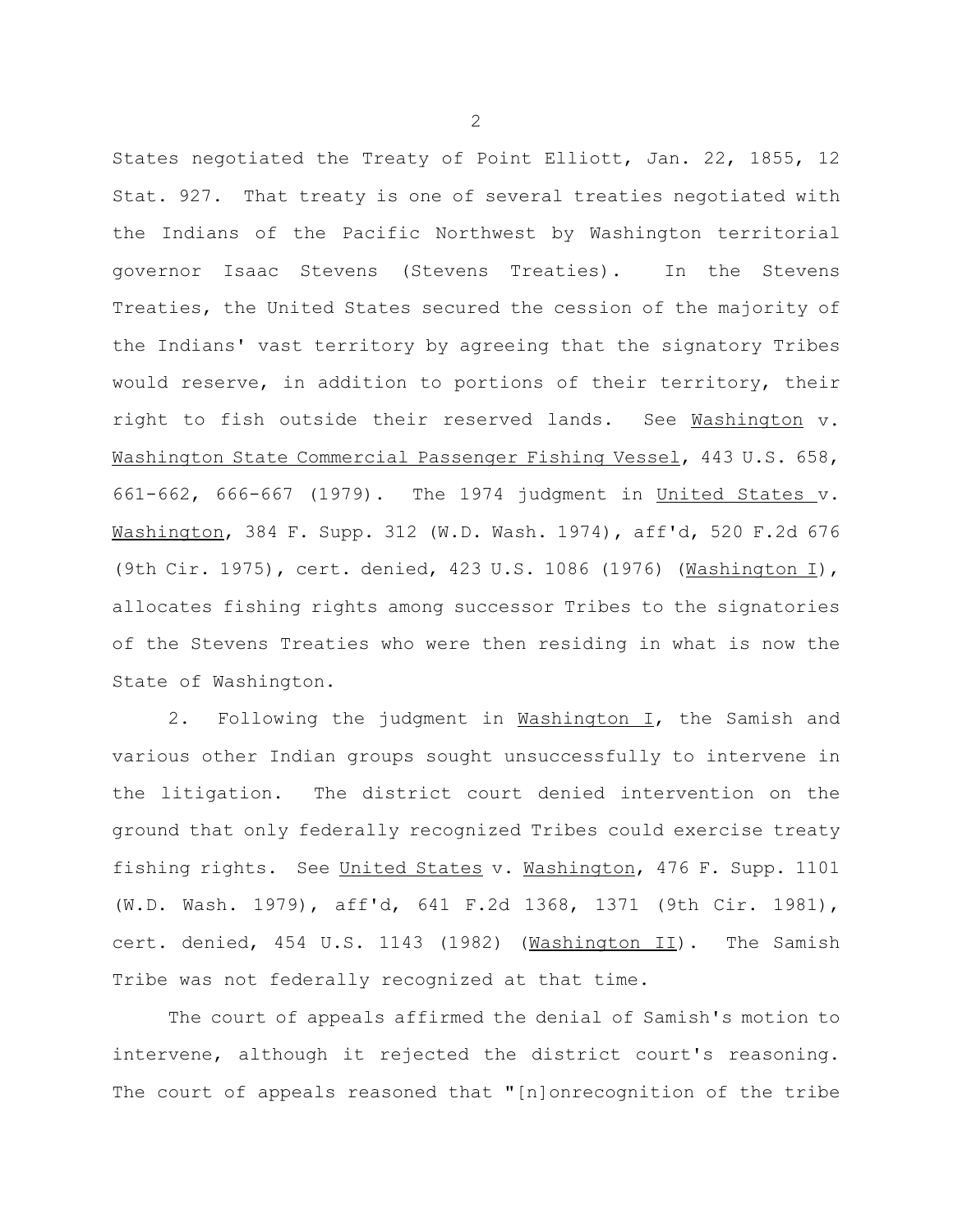by the federal government . . . may result in loss of statutory benefits, but can have no impact on vested treaty rights." 641 F.2d at 1371 (internal quotation marks omitted). The court nonetheless upheld the denial of intervention based on its own "close scrutiny" of the facts, which led the court to conclude that the Samish and other applicants in intervention had failed to provide evidence sufficient to establish that they were successors to Tribes entitled to rights under the Treaty. Id. at 1373.

3. Before 1978, the Department of the Interior (Interior) maintained government-to-government relationships with federally recognized Tribes on an essentially ad hoc basis, and the members of such Tribes were granted benefits under various statutes and programs. In 1978, Interior established a uniform process for acknowledging Tribes that previously had not been recognized and issued final regulations establishing that process. See 43 Fed. Reg. 39,361 (1978).

Acknowledgment is granted to Indian groups that can establish that they have maintained a "substantially continuous tribal existence and \* \* \* have functioned as autonomous entities throughout history until the present." 25 C.F.R. 83.3(a). Groups apply for acknowledgment by filing a petition that addresses seven mandatory criteria set forth in the regulations, one of which is proof that the petitioner has been identified as an American Indian entity on a substantially continuous basis since 1900 and that a predominant portion of the petitioning group has comprised a distinct community from historical times until the present. 25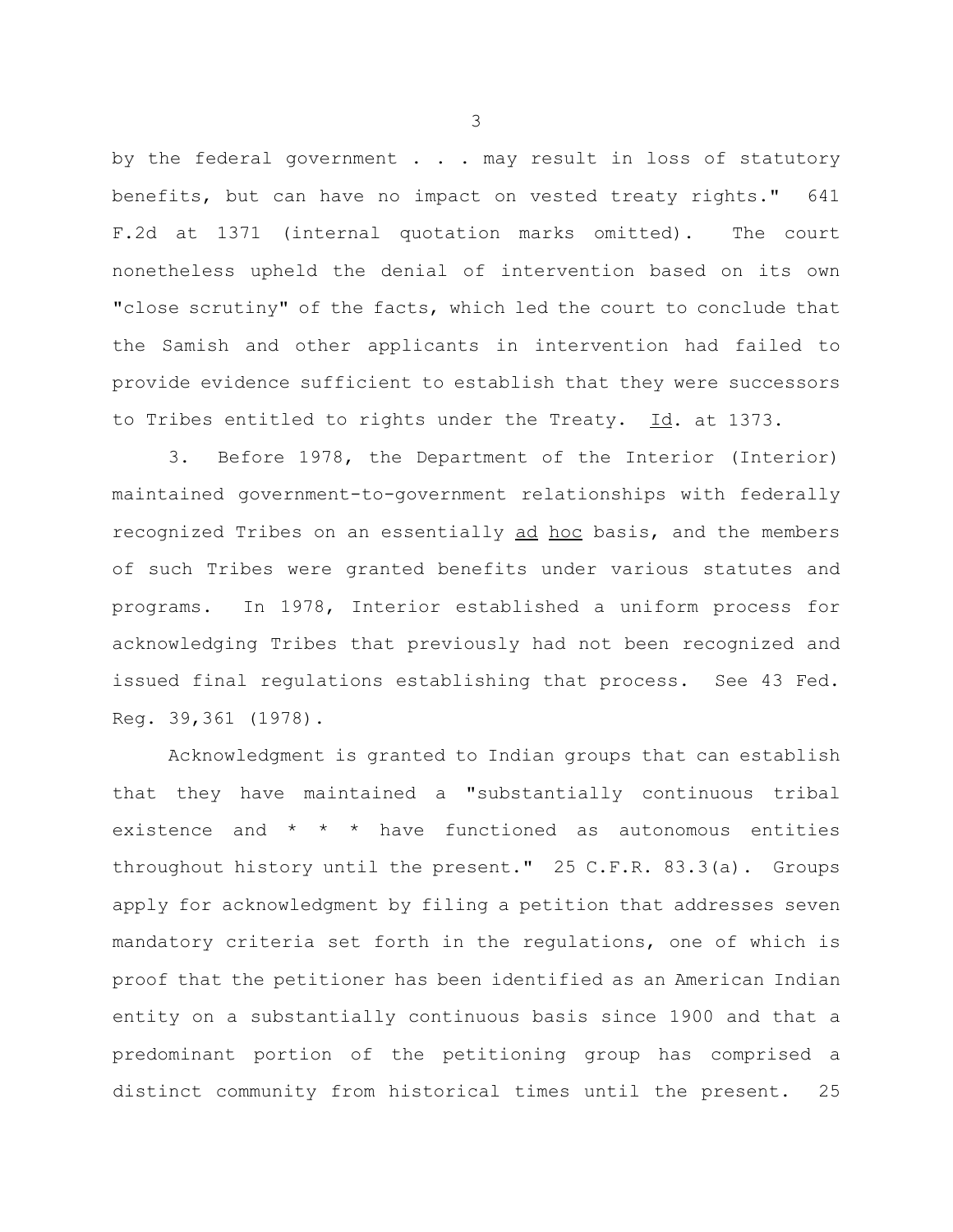C.F.R. 83.7. Once Interior determines that a petitioner is entitled to acknowledgment as an Indian Tribe, the Tribe becomes eligible to apply for certain programs, services, and benefits that are available only to federally recognized Indian Tribes. 25 C.F.R. 83.12; see 25 C.F.R. 83.2 ("Acknowledgment of tribal existence by the Department is a prerequisite to the protection, services, and benefits of the Federal government available to Indian tribes by virtue of their status as tribes.").

4. In 1972, a group identified as the Samish Indian Tribe of Washington applied for federal acknowledgment. Greene v. Babbitt, 64 F.3d 1266, 1269 (9th Cir. 1995). In 1979, after Interior adopted the regulations governing its acknowledgment process, Samish filed a revised petition. The Secretary denied the petition on February 5, 1987. Ibid. Samish sought judicial review of the denial, claiming that Interior had violated its due process rights by failing to hold a formal hearing on its petition. Samish also renewed its effort to obtain judicial recognition of its claimed status as the successor to a Treaty signatory.

a. The district court ruled that Samish was barred from relitigating the question of its claimed treaty successorship because of the res judicata and collateral estoppel effects of Mashington II. See Greene v. United States, 996 F.2d 973, 975 (9th Cir. 1993) ( $Greene I$ ). In a separate ruling, the district court denied a petition by the Tulalip Tribe for intervention in the Samish acknowledgment proceeding, in which Tulalip argued that its interest in protecting the treaty rights it had secured in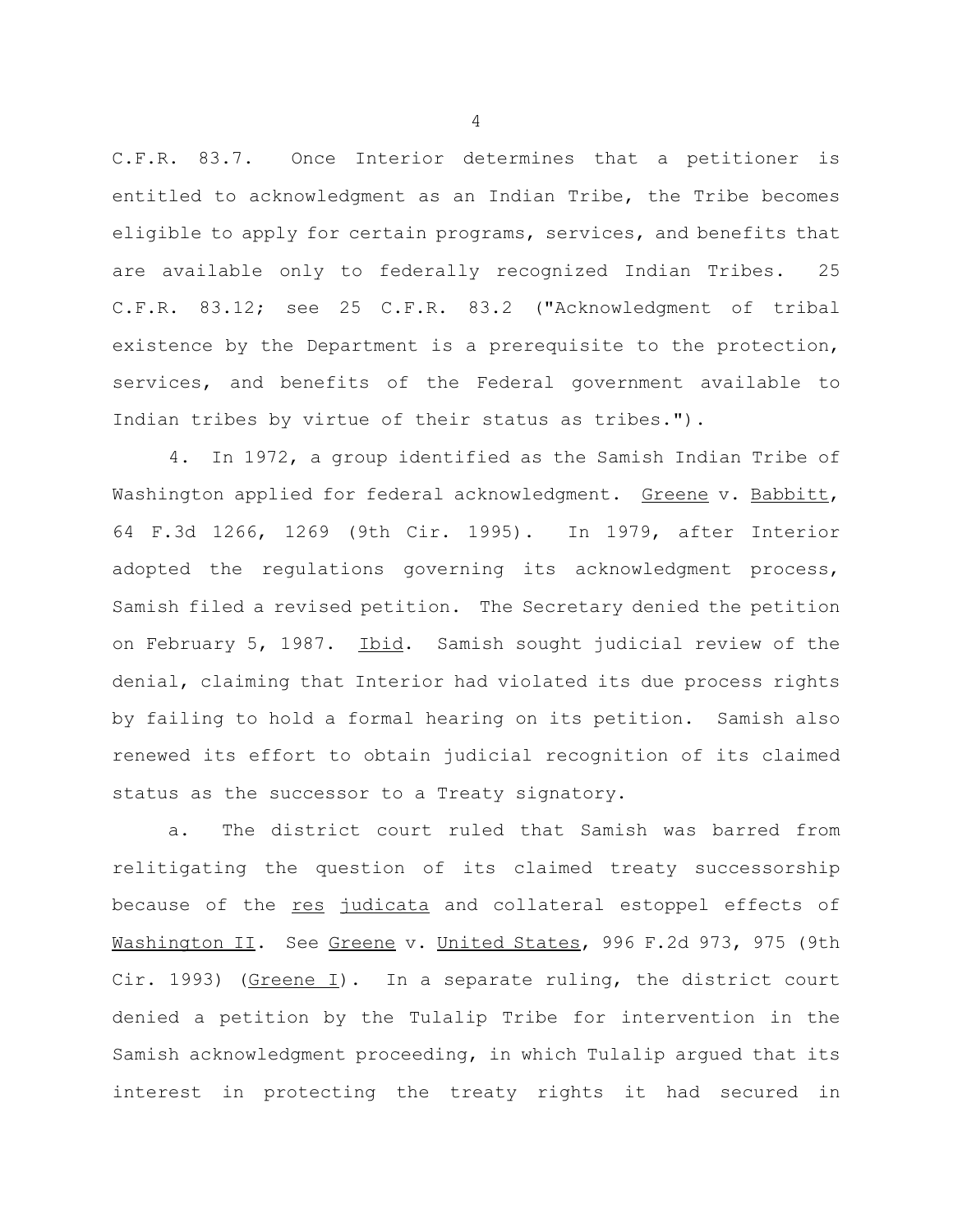Washington I and II could be adversely affected by federal acknowledgment of Samish. Intervention was denied on the ground that Tulalip lacked the requisite interest in the Samish acknowledgment proceeding. Id. at 976.

b. The court of appeals affirmed both the res judicata and intervention rulings, holding that "[e]ven if the federal government says that the Samish are an official Indian tribe, whether they may fish as a treaty tribe in common with the Tulalip is another question." 996 F.2d at 975. The court of appeals explained the distinction as follows:

To gain federal acknowledgment, the Samish must establish the requisite social cohesion and community, continuity of political authority and ancestry from a historic tribe. See 25 C.F.R. §§ 83.1 thru 83.7. To assert treaty fishing rights, the Samish must demonstrate that they descended from a treaty signatory and "have maintained an organized tribal structure." Washington II, 641 F.2d at 1372.

\* \* \* \* \*

[T]he Samish need not assert treaty fishing rights to gain federal recognition. They might document repeated identification by federal and state authorities, see 25 C.F.R. § 83.7(a), sometime after or independent of the 1855 Treaty. Even if they obtain federal tribal status, the Samish would still have to confront the decisions in Washington I and II before they could claim fishing rights. Federal recognition does not self-execute treaty rights claims.

Greene I, 996 F.2d at 976-977.

The court of appeals rejected the argument of the Tulalip Tribe, in seeking to intervene in the acknowledgment proceedings, that factual determinations in the administrative proceedings concerning Samish's application for federal acknowledgment could be used to overturn the decisions in Washington I and II concerning Samish's efforts to obtain treaty fishing rights. The court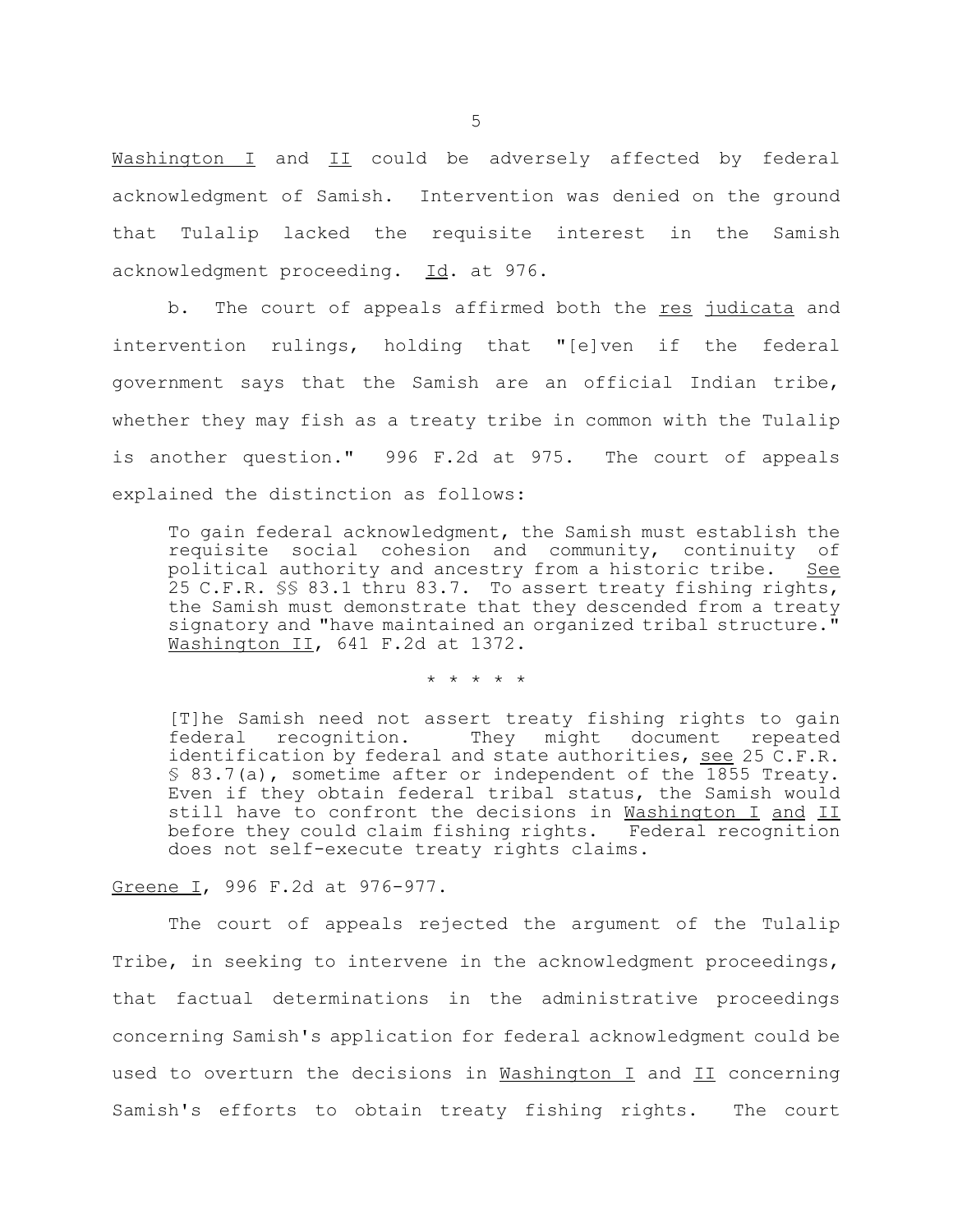reasoned that "the district court ruled expressly that the ALJ 'will not consider' treaty rights established by [Washington II]." 996 F.2d at 977 (citation omitted). The court of appeals further concluded that Tulalip's asserted interest in defending Washington II from collateral attack was "immaterial," because the district court had "explicitly ruled that the Samish may not use the reopened hearing to attack [Mashington II]." Ibid. The court likewise determined that the Tulalip's concern that a decision to acknowledge Samish could undermine the finality of Washington II was unwarranted, because "[t]he **Washington I** court need not accord any deference to an agency proceeding that has been expressly limited to matters other than rights under the 1855 treaty. \* \* \* Tulalip's interests are not practically impaired precisely because each action has an independent legal effect." Id. at 978.

c. In a separate ruling, the district court concluded that due process required a hearing on the Samish acknowledgment petition and remanded it to the agency for a formal adjudication. The United States appealed from that decision. See Greene v. Babbitt, 64 F.3d 1266 (9th Cir. 1995) (Greene II). Tulalip appeared as amicus curiae in that appeal to argue that Samish was collaterally estopped by Washington II from litigating issues concerning federal acknowledgment.

The court of appeals ruled that, while Washington II had "finally determined the Samish were not entitled to tribal treaty fishing rights," Greene I had established that "the issues of tribal recognition and treaty tribe status [are] fundamentally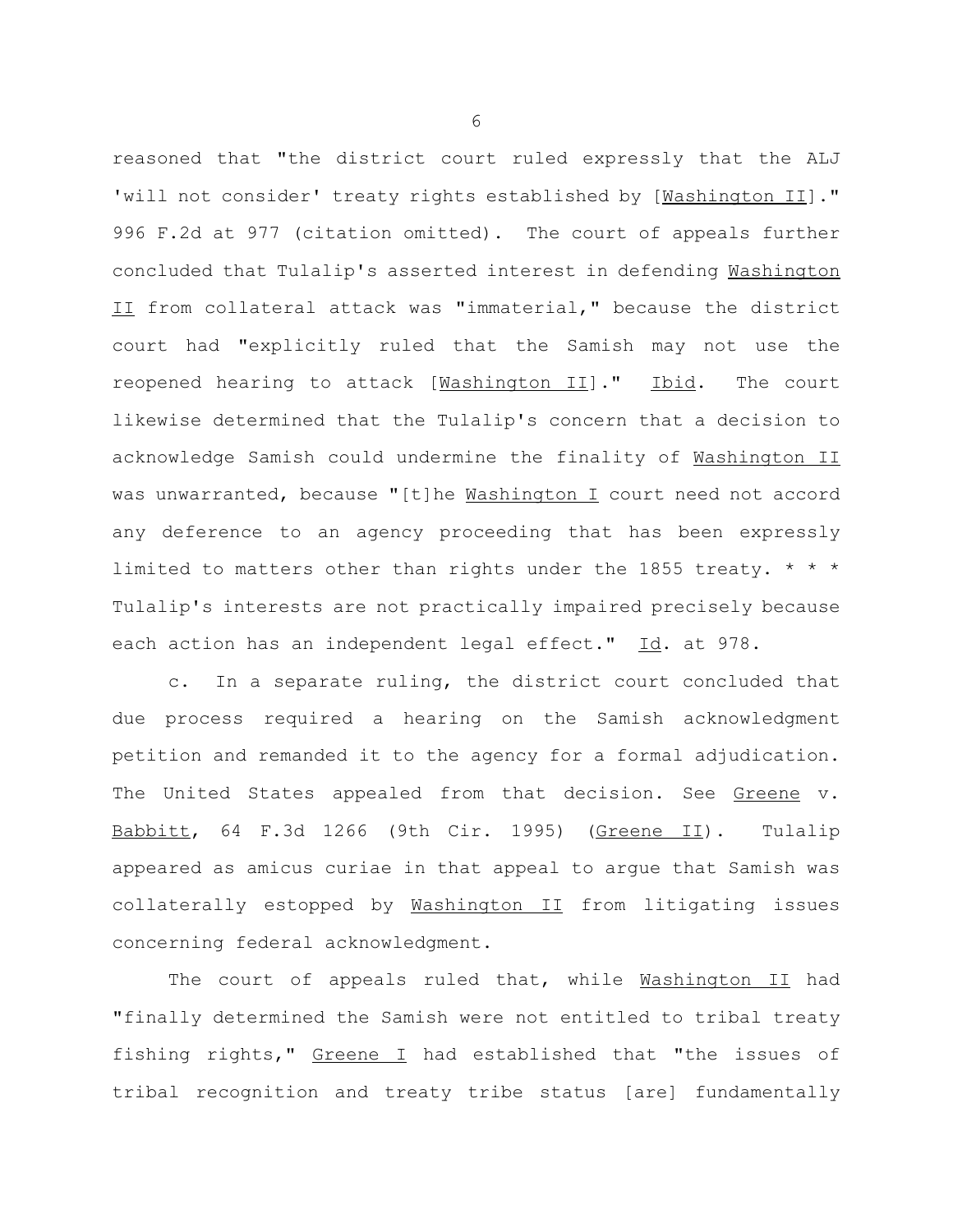different." Greene II, 64 F.3d at 1269. The court therefore held that the Washington II litigation did not preclude Samish's pursuit of federal recognition as a tribe for purposes of securing benefits for its members under federal entitlement programs. The court explained that "the recognition of the tribe for purposes of statutory benefits is a question wholly independent of treaty fishing rights."  $\underline{Id}$ . at 1270. The court reiterated that the interests at stake in the treaty-rights litigation would not be affected by a decision to recognize Samish:

Greene [I] \* \* \* squarely rejected the Tulalip's position that federal recognition of the Samish would be inconsistent with Mashington I and II. Instead, we agreed with the district court in Greene that the question of federal recognition as a tribe "did not implicate treaty claims." Greene at 975. We are bound by Greene [I].

Ibid.

d. Following a hearing on remand to the agency, an Interior Department administrative law judge (ALJ) recommended that the Samish Tribe be acknowledged. See Greene v. Babbitt, 943 F. Supp. 1278, 1282 (W.D. Wash. 1996). The Assistant Secretary agreed in a final decision dated November 8, 1995. Ibid.; see 61 Fed. Reg. 15,825 (1996) (publication of final decision). The decision explicitly made "no determination as to what rights, if any, the [Samish Tribe] or its members may have pursuant to any treaty." Id. at 15,826.

5. More than five years later, the Samish Tribe filed the motion at issue here, in which it asserted that its acknowledgment as a Tribe was an "extraordinary circumstance" warranting relief from the judgment in Washington II under Federal Rule of Civil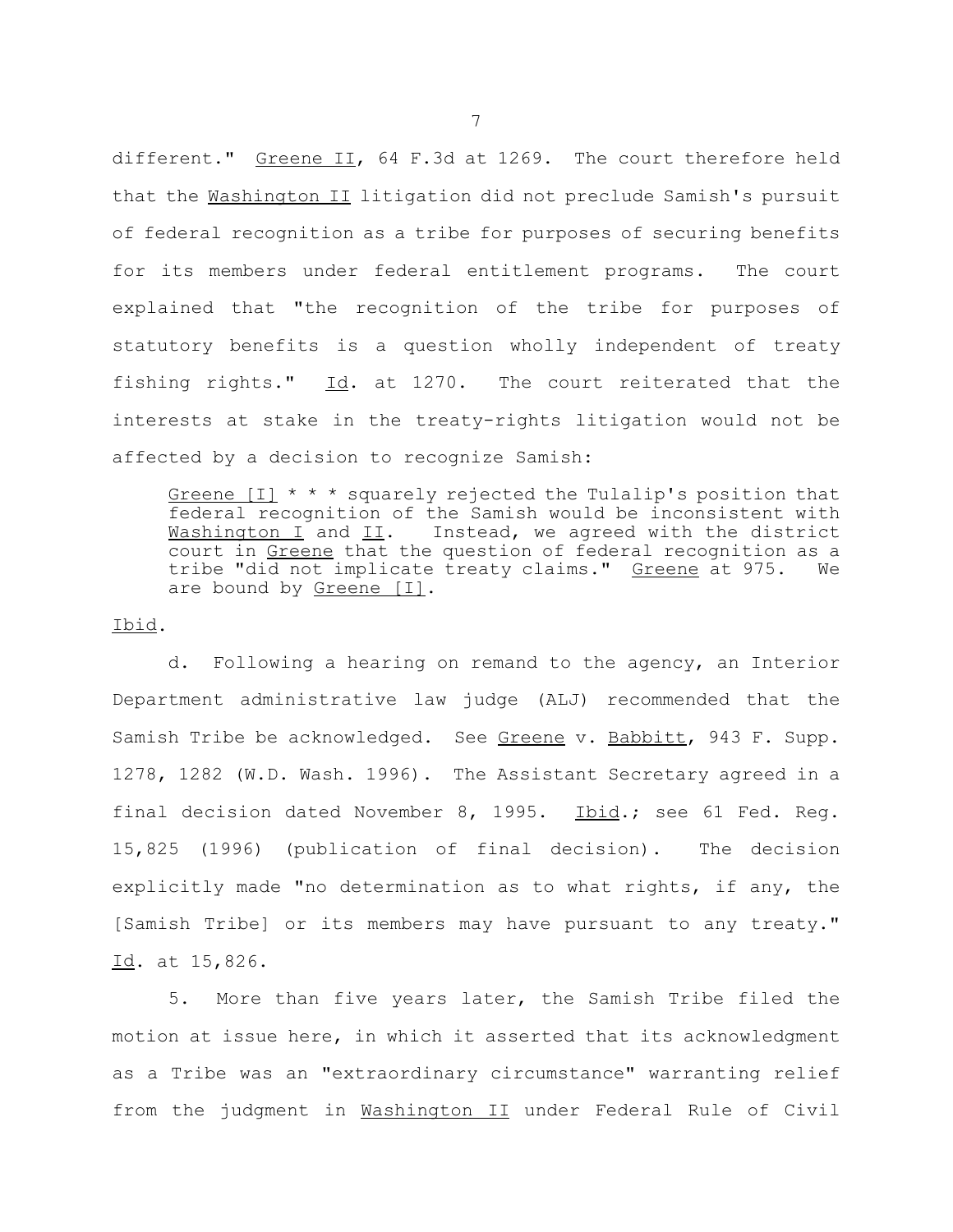Procedure 60(b)(6). Samish asserted that its acknowledgment was based on criteria similar to those applied by the Ninth Circuit in Washington II and would have affected the result had it occurred earlier.

a. The district court denied the motion on the ground that Rule 60(b)(6) generally is not available where no inadequacy or defect in the original proceeding is alleged. Pet. App. 58a. The court reasoned that the Samish had not been prevented "from adducing all evidence to support its claim to treaty fishing rights" in the Washington II litigation. Ibid. The court further concluded that relief was unwarranted because the Ninth Circuit's earlier rulings had established that federal acknowledgment served a legal purpose independent of treaty status and should not affect the finality of Washington II. Id. at 57a-58a.

b. The court of appeals reversed. Pet. App. 1a-41a. It held that Rule 60(b)(6) relief was appropriate because the Samish "were effectively prevented from proving their tribal status 'in a proper fashion'" in the Washington II litigation because of: "excessive delays and . . . misconduct" by the government in "withholding of recognition"; the government's "position in Washington II that federal recognition was necessary and that future federal recognition might justify revisiting the treaty rights issue"; and "the district court's erroneous conclusion that nonrecognition was decisive and wholesale adoption of the United States' boiler-plate findings of fact in Washington II." Id. at 16a (internal quotation marks omitted). The court of appeals further held that its earlier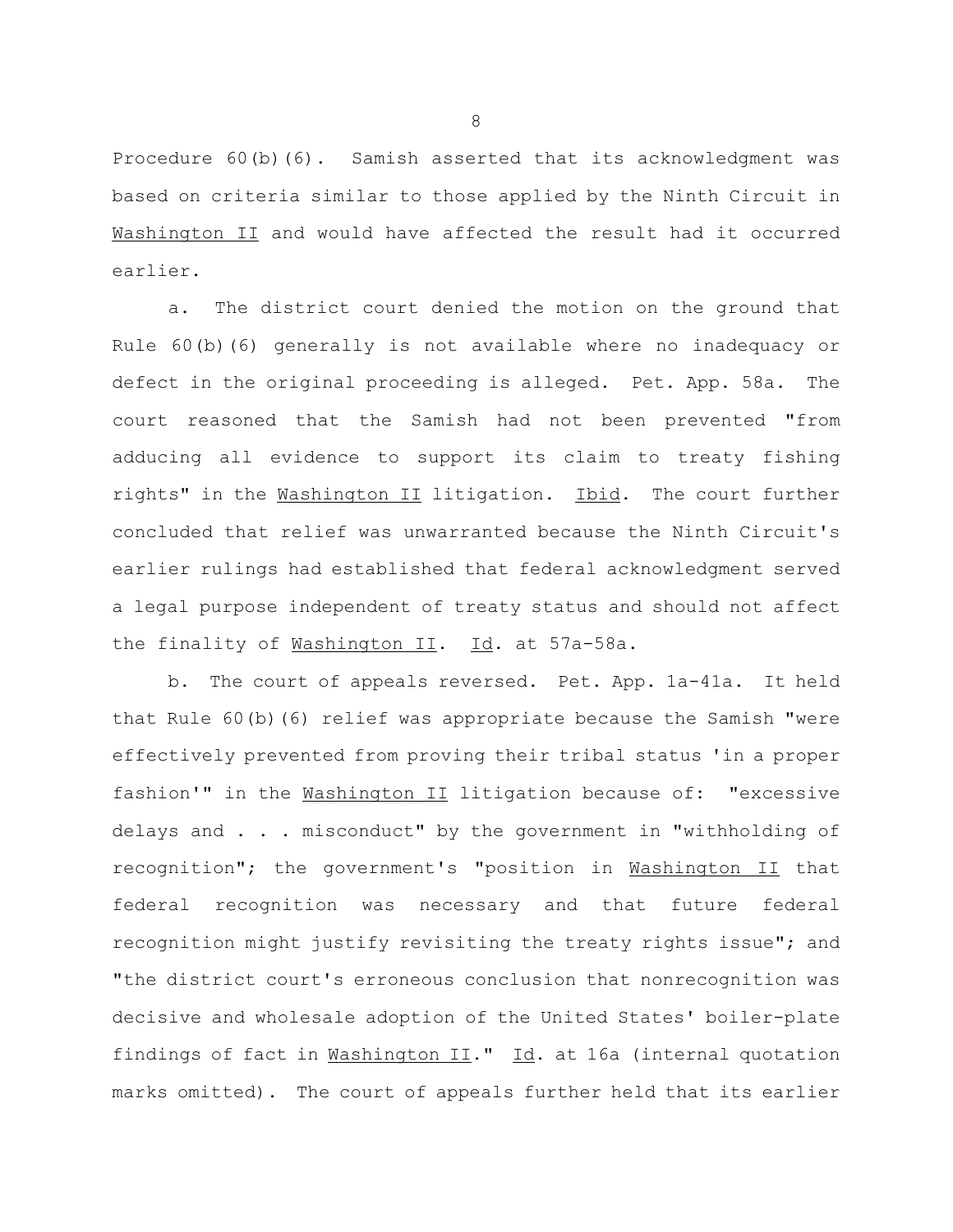rulings distinguishing between treaty rights and federal recognition as an Indian Tribe had established only that recognition was unnecessary to establish treaty rights, not that it was insufficient to establish treaty rights. Id. at 12a, 16a-17a. In the court's view, its precedent lead "to the inevitable conclusion that federal recognition is a sufficient condition for the exercise of treaty rights."  $\underline{Id}$ . at 12a.

## ARGUMENT

The United States agrees with petitioners that the result reached by the court of appeals is contrary to that court's previous decisions. This Court's review of the issues raised by the petition, however, does not appear warranted, at least at the present time.

1. When the Tulalip Tribe sought to intervene in Greene I, the court of appeals affirmed the denial of intervention on the ground that the determination whether the Samish qualify for federal recognition and the determination whether the Samish can exercise treaty rights present distinct issues. 996 F.2d at 976- 977. The court explained that "the Samish may not gain fishing rights from federal recognition alone." Id. at 977. In Greene II, the court of appeals reiterated that the "recognition of the tribe for purposes of statutory benefits is a question wholly independent of treaty fishing rights." 64 F.3d at 1270. In the decision below, however, the court of appeals reasoned that "federal recognition is a sufficient condition for the exercise of treaty rights." Pet. App. 12a. That result is directly contrary to the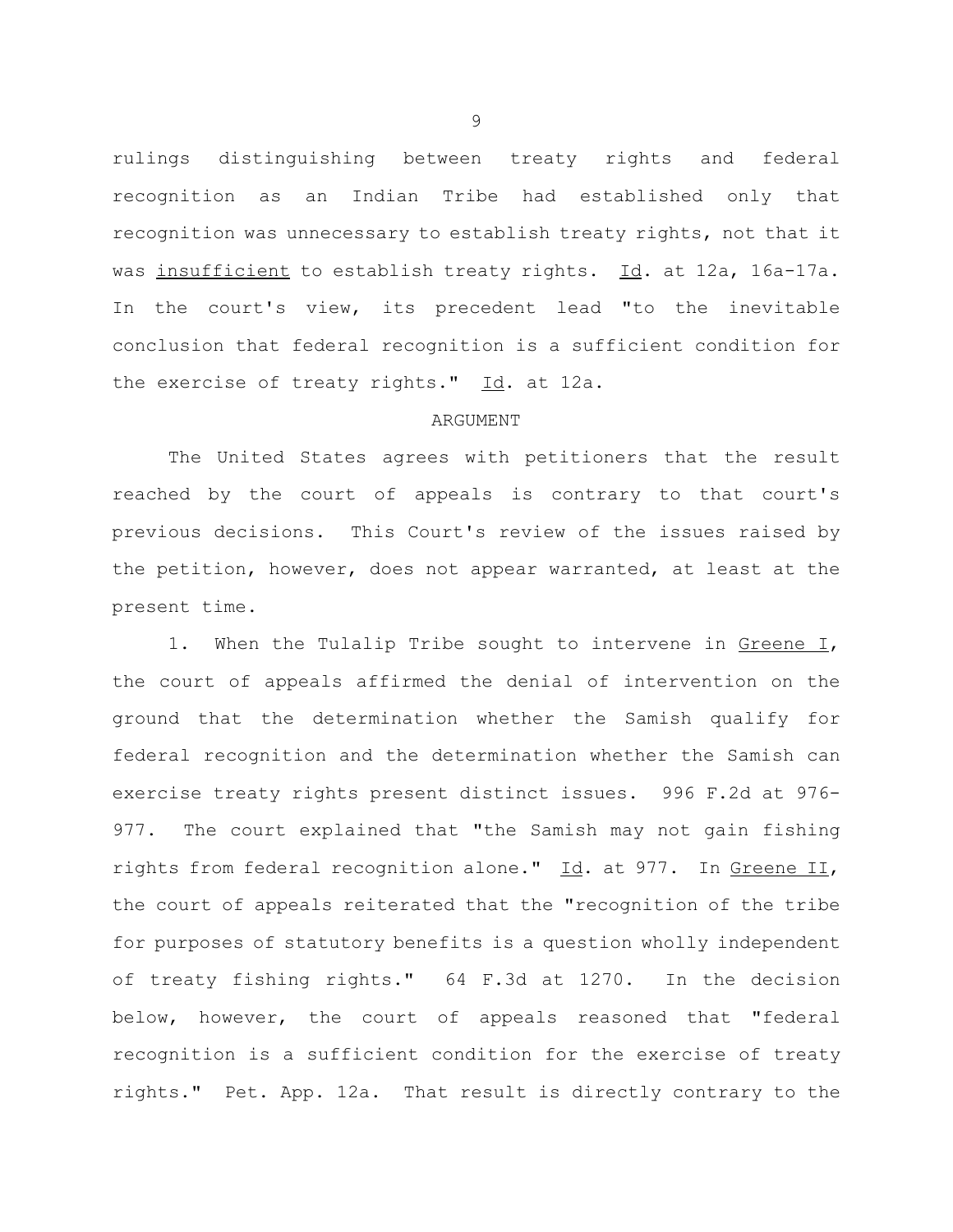court of appeals' previous decisions, and it calls into question the court's previous determination in those decisions that the litigation concerning the acknowledgment proceedings should go forward without the participation of the parties to Washington I.

The petitioner Tribes contend (Pet. 9-12) that their due process rights were denied when they were barred from intervening in the Greene litigation. The United States agrees that the decision below contradicts the court of appeals' previous rulings and significantly undermines the holding of those previous decisions denying intervention. There nonetheless does not appear to be a compelling need for this Court's review at this time.

The court of appeals' decision addressed only the threshold question of whether there exists "extraordinary circumstances" permitting reopening of the Washington II judgment under Federal Rule of Civil Procedure 60(b)(6). The court of appeals' decision therefore did not itself affect the treaty Tribes' fishing rights or reallocate those rights. Accordingly, the court of appeals' decision does not effect a deprivation of property for purposes of petitioners' due process challenge. Furthermore, it would be quite novel to apply due process principles on behalf of other Tribes in the determination by Interior whether to recognize a group as a sovereign Tribe and thereby establish a government-to-government relationship with it. And the interaction of such recognition with litigation concerning treaty rights of other Tribes raises potentially complex issues that could render resolution of particular due process claims in that setting quite context-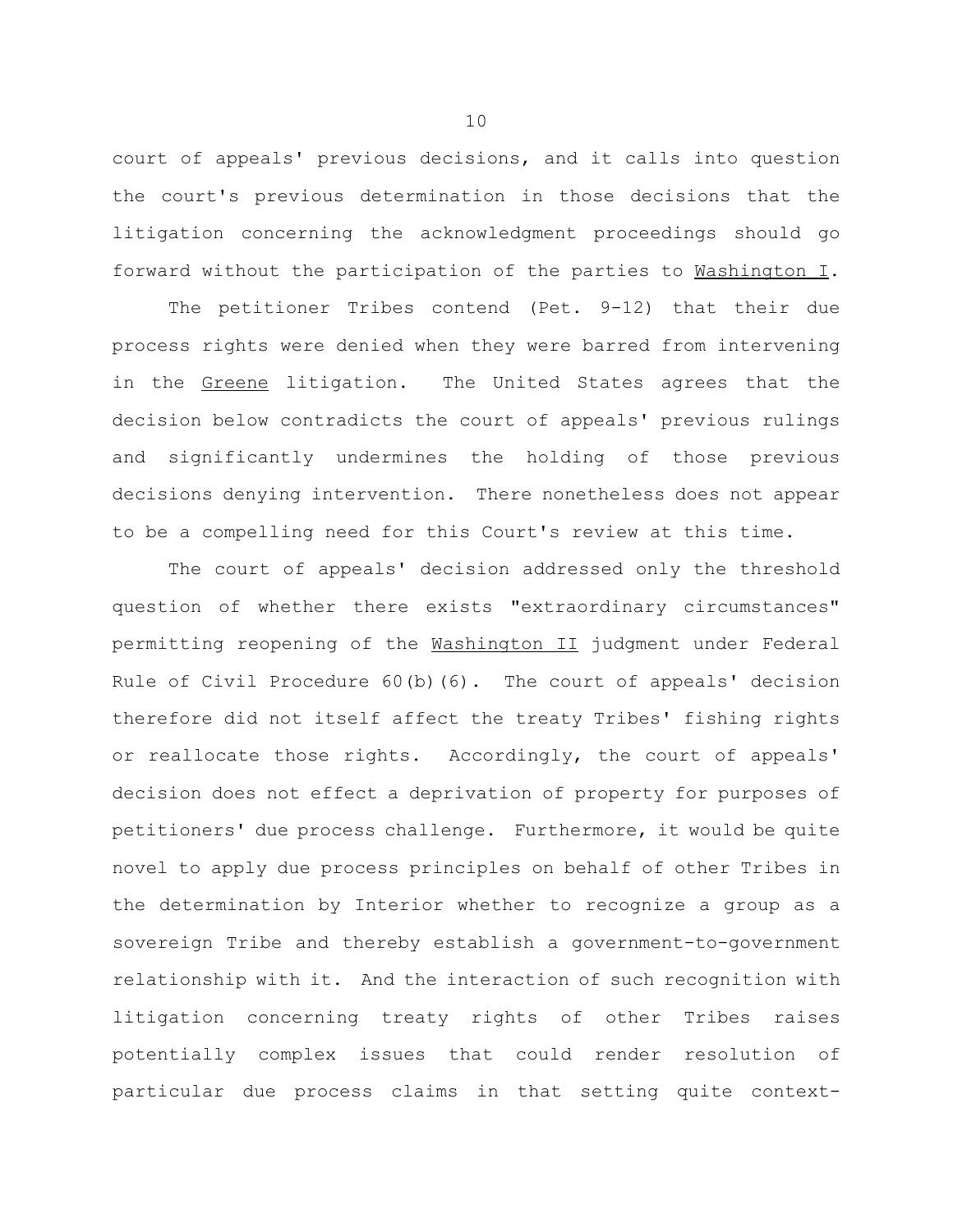specific. $1$ 

In any remand, moreover, the district court must first consider Samish's compliance with the other limitations contained in Rule 60(b), including timeliness. The district court expressly declined to reach the question whether Samish's motion, which was filed more than five years after the Samish Tribe's federal recognition, was filed "within a reasonable time." Fed. R. Civ. P. 60(b); see C.A. E.R. 19. Even assuming that the district court reopens the Washington II litigation, the treaty Tribes may assert a right to an opportunity to challenge Samish's claim to treaty successorship. See Greene I, 996 F.2d at 977 ("Even if they obtain federal tribal status, the Samish would still have to confront the decisions in Washington I and II before they could claim fishing rights. Federal recognition does not self-execute treaty rights claims."). But see Pet. App. 15a ("And although we have never explicitly held that federal recognition necessarily entitles a signatory tribe to exercise treaty rights, this is an inevitable conclusion."). In addition, the district court has yet to determine whether particular prior rulings concerning the allocation of treaty fishing rights and other matters could be revisited (and to what extent) in further proceedings, and what accommodations for respondent's asserted rights might be in order.

The petitioner Tribes' due process claim assumes that Indian Tribes are "persons" for purposes of the Due Process Clause. Cf. South Carolina v. Katzenbach, 383 U.S. 301, 323-324 (1966) (States are not "persons" under the Due Process Clause); Cotton Petroleum Corp. v. New Mexico, 490 U.S. 163, 191-193 (1989) (Tribes are not "States" for purposes of the Interstate Commerce Clause).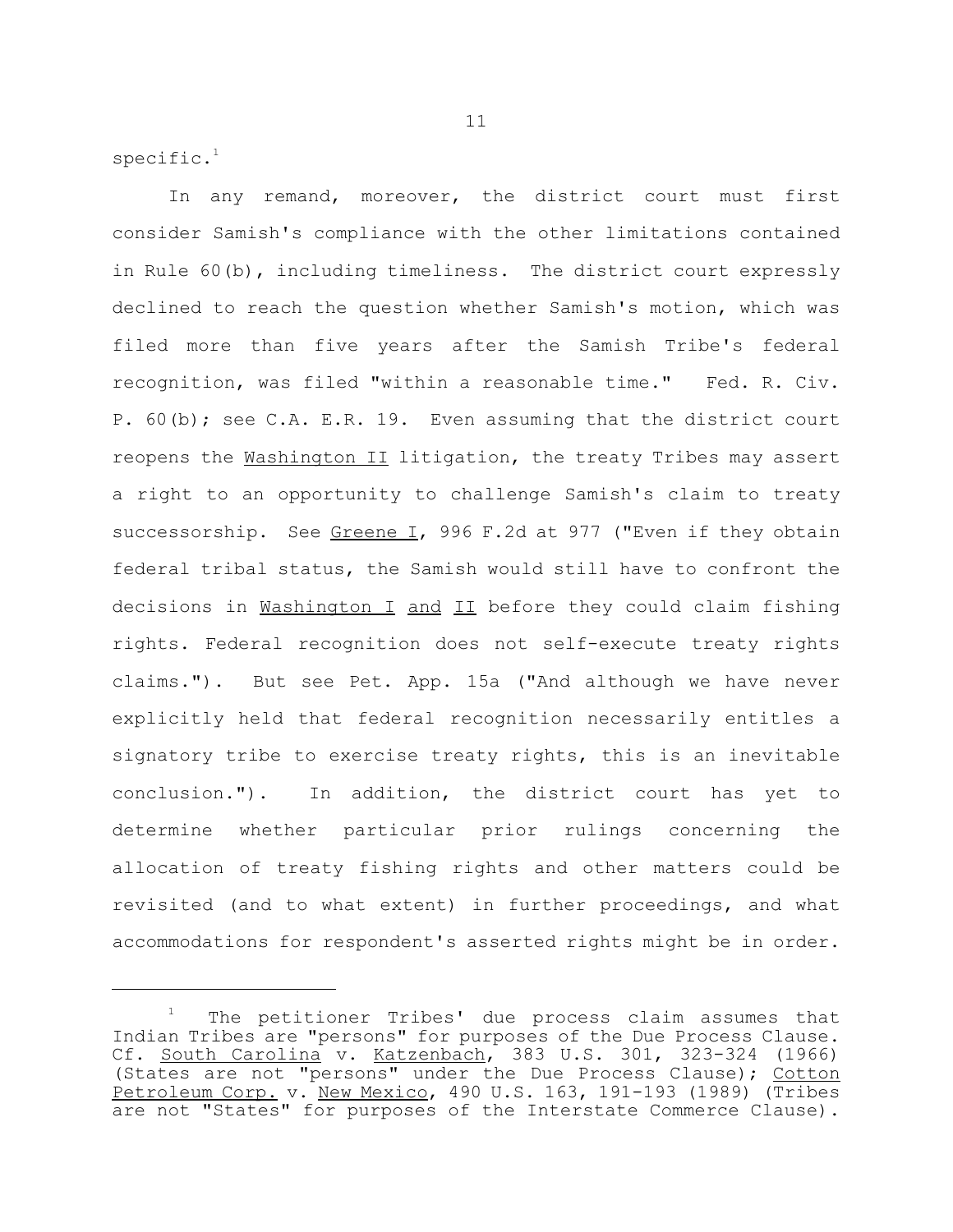See Lummi et al. Br. in Opp. 6 n.9, 7-8. Accordingly, there does not appear to be a compelling need for this Court's review at this time.

2. Petitioners correctly criticize (Pet. 12-19) the court of appeals' decision as a departure from the strict limitations on the availability of relief from a judgment pursuant to Federal Rule of Civil Procedure 60(b)(6). "Extraordinary circumstances" sufficient to warrant relief from a judgment generally do not exist when the moving party could have presented its case in the previous proceeding. See Ackermann v. United States, 340 U.S. 193, 198-201 (1950). The court of appeals, however, allowed relief under Rule 60(b) even though respondent was not prevented from demonstrating its treaty rights in the Washington II litigation. See Pet. App. 27a (Bea, J., dissenting).

There nonetheless does not appear to be a need for this Court's review because the court of appeals' decision indicates that it does not establish a broad rule concerning the circumstances in which Rule 60(b)(6) relief is available. The decision instead reflects the court's conclusion that the unusual circumstances of this particular case warranted a case-specific departure from that principle that would normally govern relief under Rule 60(b)(6). In particular, the court acknowledged "that the Samish had the opportunity to litigate the factual basis underlying the tribe's treaty status in Washington II," Pet. App. 15a-16a, but the court nonetheless found "extraordinary circumstances" to exist based on what it considered to be "the